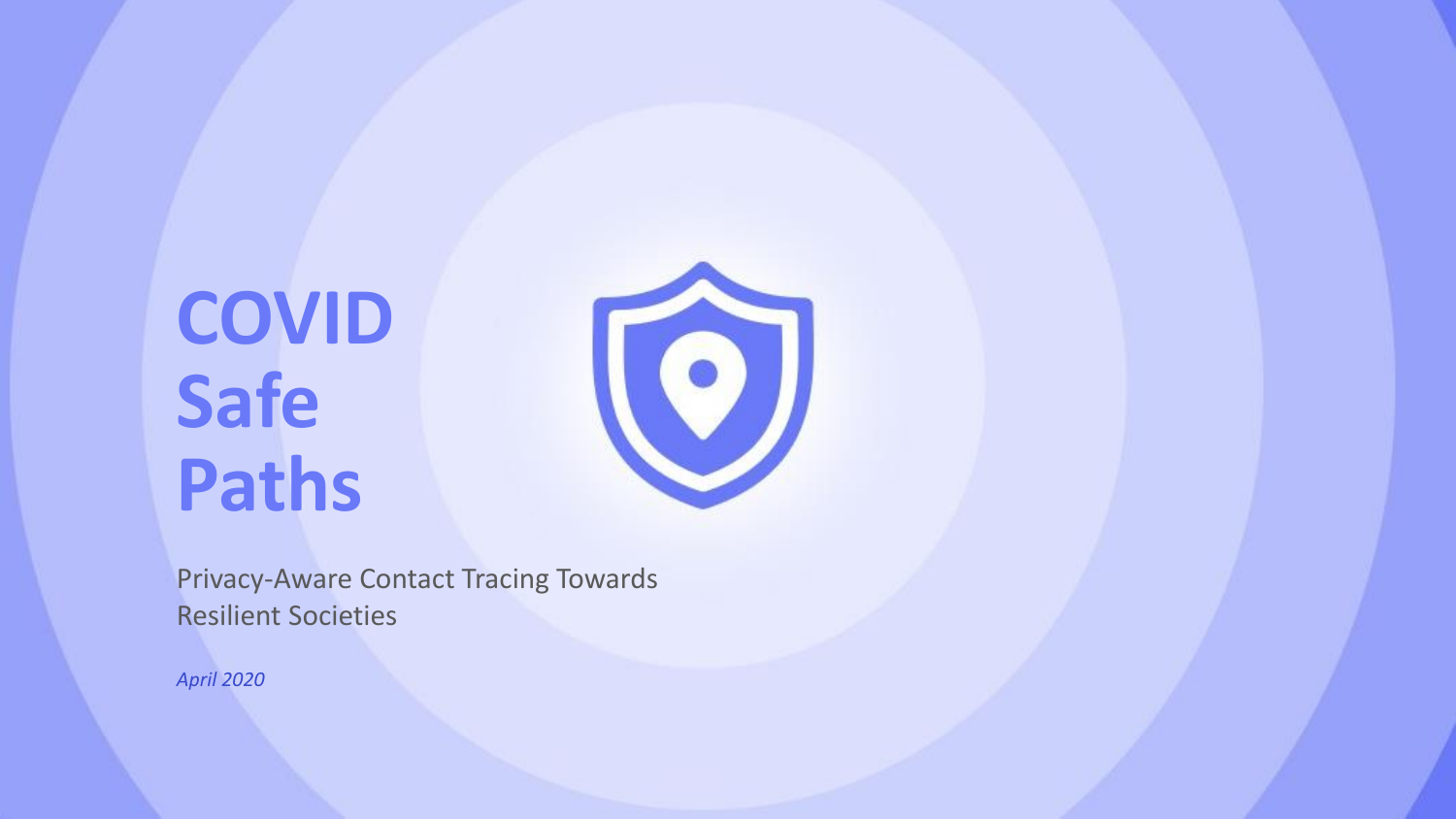# **A Systems Approach: Technology To Help Slow The Spread Of Covid-19, Restart The Economy, And Build Resilient Societies**

*A global, citizen-centric movement to develop free, open-source, privacy-by-design tools for citizens, public health officials, and larger communities to flatten the curve of COVID-19, reduce fear, and prevent a surveillance-state response to the pandemic.* 

#### **Containment, the key strategy in quickly halting an**

**epidemic**, requires rapid identification and quarantine of the infected individuals, determination of whom they have had close contact within the previous days and weeks, and decontamination of locations the infected individual has visited. Achieving containment demands accurate and timely collection of the infected individual's location and contact history.

#### **Traditionally, this process is labor intensive, susceptible to memory errors, and fraught with privacy concerns**. With

the recent almost ubiquitous availability of smart phones, many people carry a tool which can be utilized to quickly identify an infected individual's contacts. Unfortunately, the very same first-generation contact tracing tools have been used to expand mass surveillance, limit individual freedoms and expose the most private details about individuals. We believe there is a better approach.

**Safe Places |** A browser-based mapping tool for contact tracers to more efficiently interview infected patients and create anonymized maps and data files of public places and times where the infected patient has been.

**COVID Safe Paths App |** An Android/IOS app that enables users to download aggregated and anonymized, infected patient location trails and simply compare them on their phone with their location history to see if they have been in close proximity to individuals who have subsequently learned that they are infected. *Available today in Apple App Store and Google Play Store.*

**Requires basic infrastructure |** Smartphones + internet + a computer + minimum training for contact tracers.

#### **Background Technology (see a demo [here](https://drive.google.com/file/d/1v3yGyjqa8KegFxMq8JHmcFg1-NcxXmD4/view)) Why This Solution is needed**

**Track, trace and treat |** Contact tracing has been pivotal in containing and slowing the spread of COVID-19. However, this process is traditionally time consuming and prone to human memory errors – this technology can help.

**Keep it private and avoid a surveillance state |** Safe Places creates a reliable tool and infrastructure for public health professionals, while COVID Safe Paths reduces the risk of privacy violations by replacing centralized storage of sensitive data with time-limited storage of data on the user's own device and requiring user consent for data sharing; hence avoiding a surveillance state.

**The future ahead |** Safe Places and COVID Safe Paths aims to help societies get back online by improving the public health infrastructure for tracking and tracing, and leveraging technology to understand how the disease is spread and more surgically target interventions. Its open-source and modular nature allows other applications to be built on top of it, hence facilitating synergies and enabling a collaborative ecosystem approach.

**Born from MIT, and now made up of global collaborators and volunteers from top academic, business, and technology companies globally To learn more and get involved, visit us at**: **<https://covidsafepaths.org/> led by Path Checks, Inc.**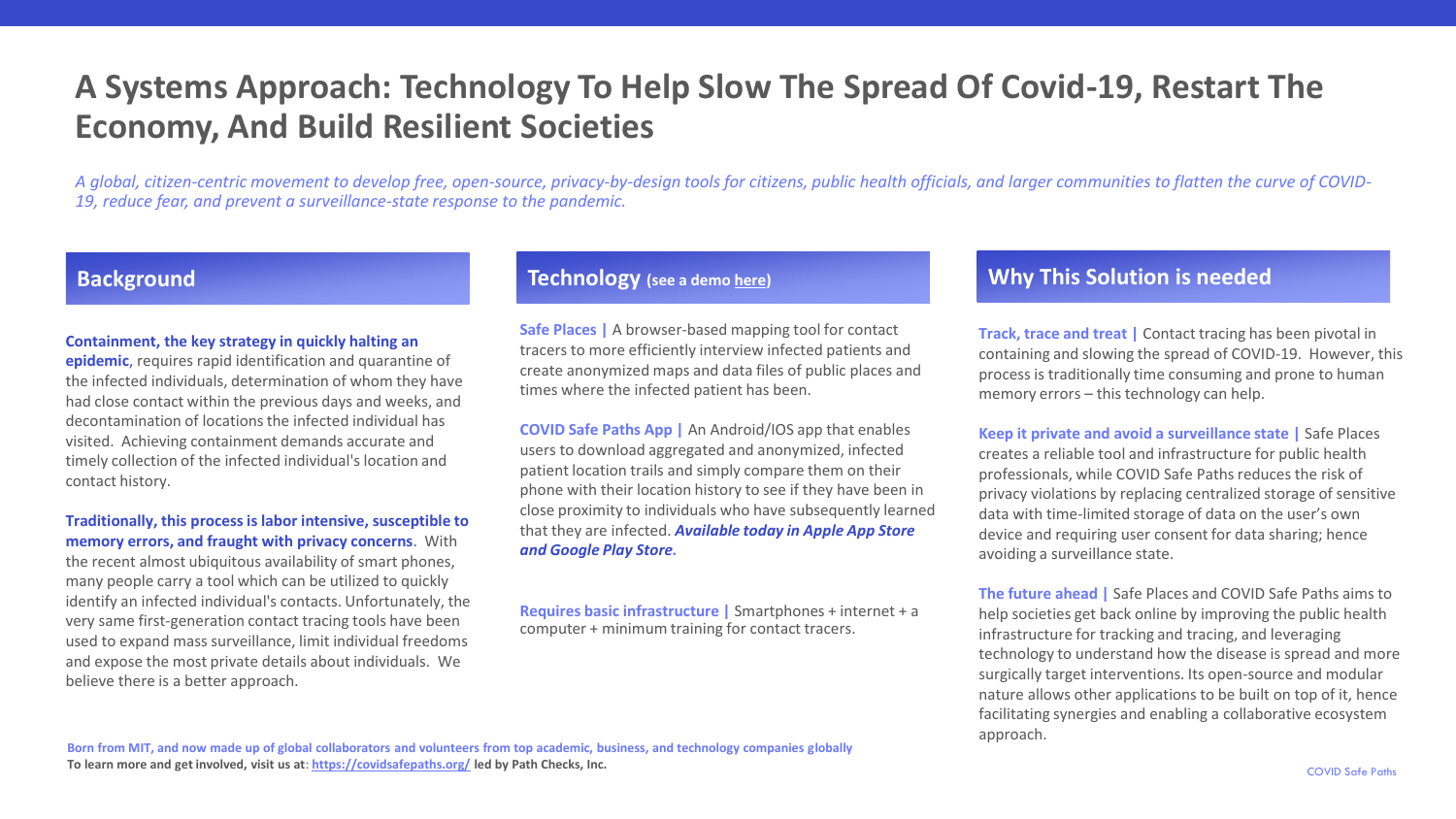# **Conceptual model and value statements**



COVID Safe Paths and Safe Places has **considerable utility for Public Health Professionals and the General Population**

#### **Providing Value Across Stakeholders**

#### • **Undiagnosed Citizens:**

Provides citizens a personalized exposure profile from which they can make informed decisions about their health and interactions with others.

#### • **Patients:**

Provides a fast and easy way to provide details of where citizens have been over the last 28 days, eliminating the human error of relying on memory.

#### • **Healthcare Authorities:**

Enables health agencies to communicate to citizens their personal risk profile. Agencies today don't have the ability to answer the question "Should I be concerned or not?" for every citizen in their constituency.

#### • **Healthcare Contact Tracers:**

Helps contact tracers do their existing jobs more effectively by using data instead of citizens' memories to determine where they have been in the ~14 days leading up to their positive COVID-19 diagnosis.

*See Appendix for sample Workflows for users and contact tracers.*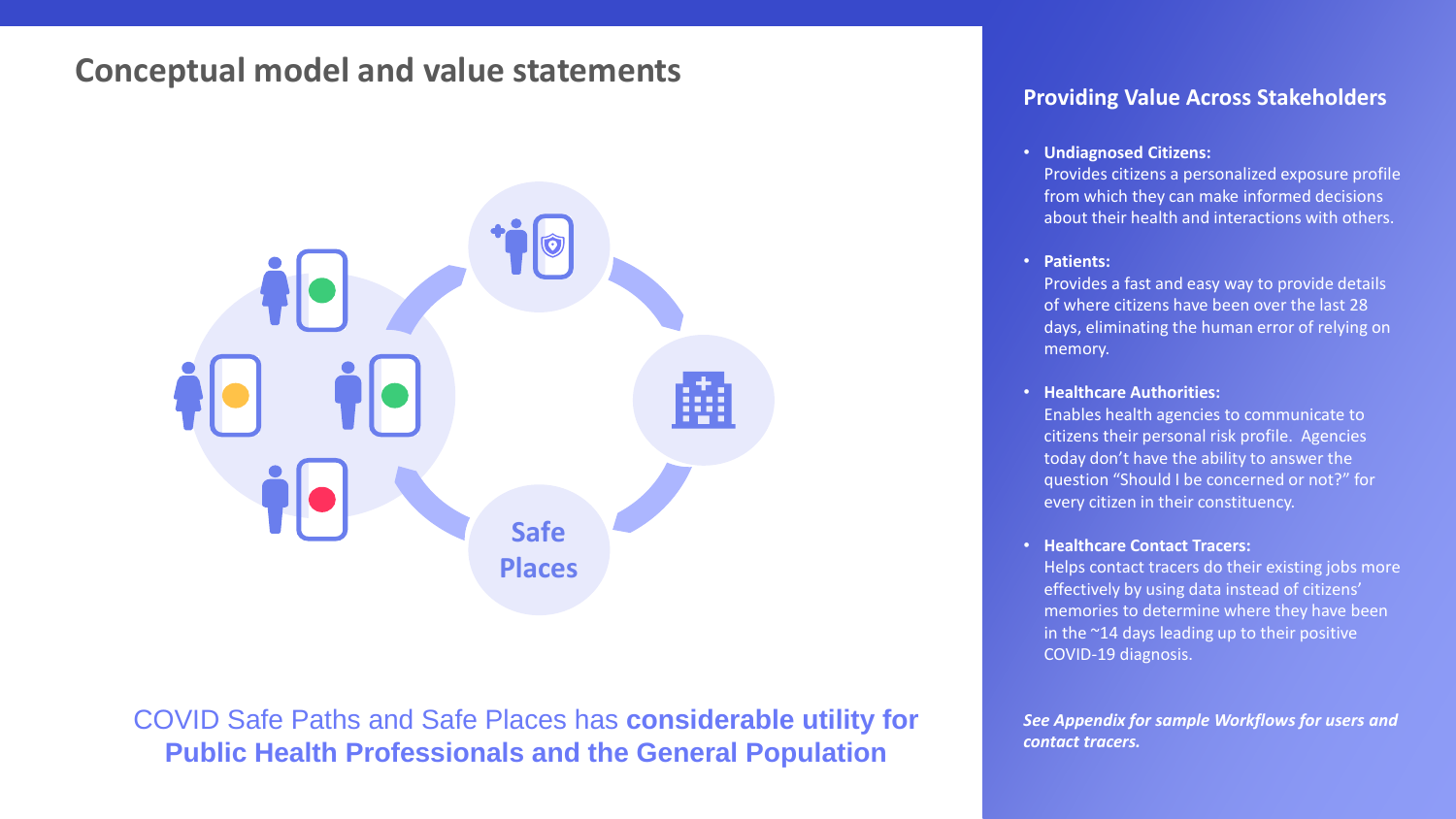# **Safe Places- A Web Tool to Make Contract Tracing More Effective and Efficient**

- Helps contact tracers do their existing jobs more effectively by using data instead of citizens' memories to determine where they have been in the ~14 days leading up to their diagnosis.
- Safe Places inputs location data from the infected person's phone, either through the COVID Safe Paths app or from Google Maps/other location tools.
- The health official, in conversation with the infected individual, can redact patient identifiable information
- The information can then be published in an anonymized, aggregated way leveraging the encrypted trails.



*Faster and more accurate than a traditional patient interview*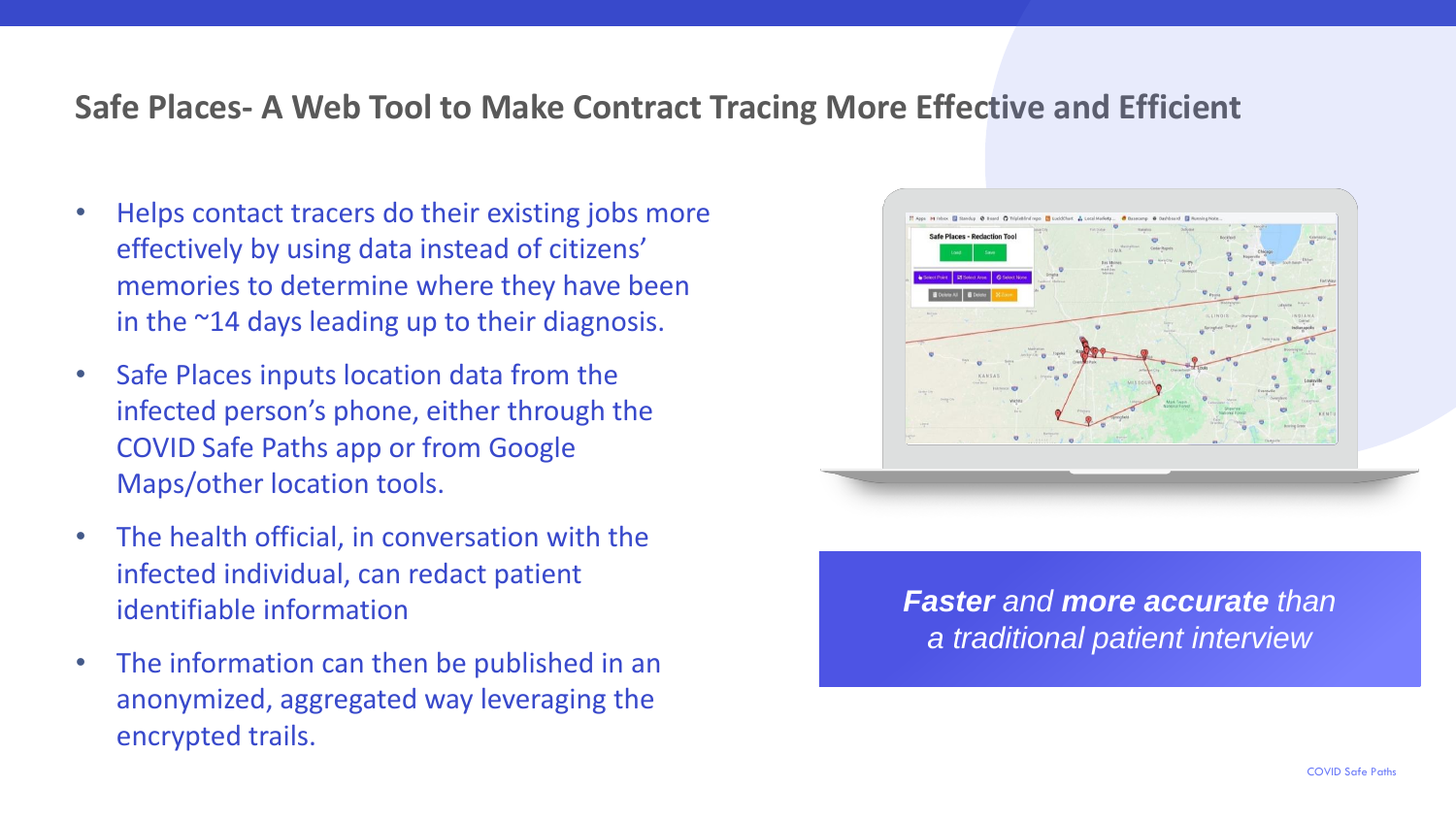**The COVID Safe Paths application has been built to easily capture and share relevant information to individuals, with a robust privacy-centric and open source back-end** 



- $\checkmark$  Notification if you have crossed paths with a now diagnosed COVID-19 patient
- $\checkmark$  Advanced capability to send alert that provides location of where contact may have occurred
- $\checkmark$  Use phones to look for GPS and Bluetooth based proximity
- ✓ COVID Safe Paths will include Google-Apple Proximity API
- $\checkmark$  Customizable information resources
- $\checkmark$  In future iterations, additional functionality related to symptom tracing or health certificate management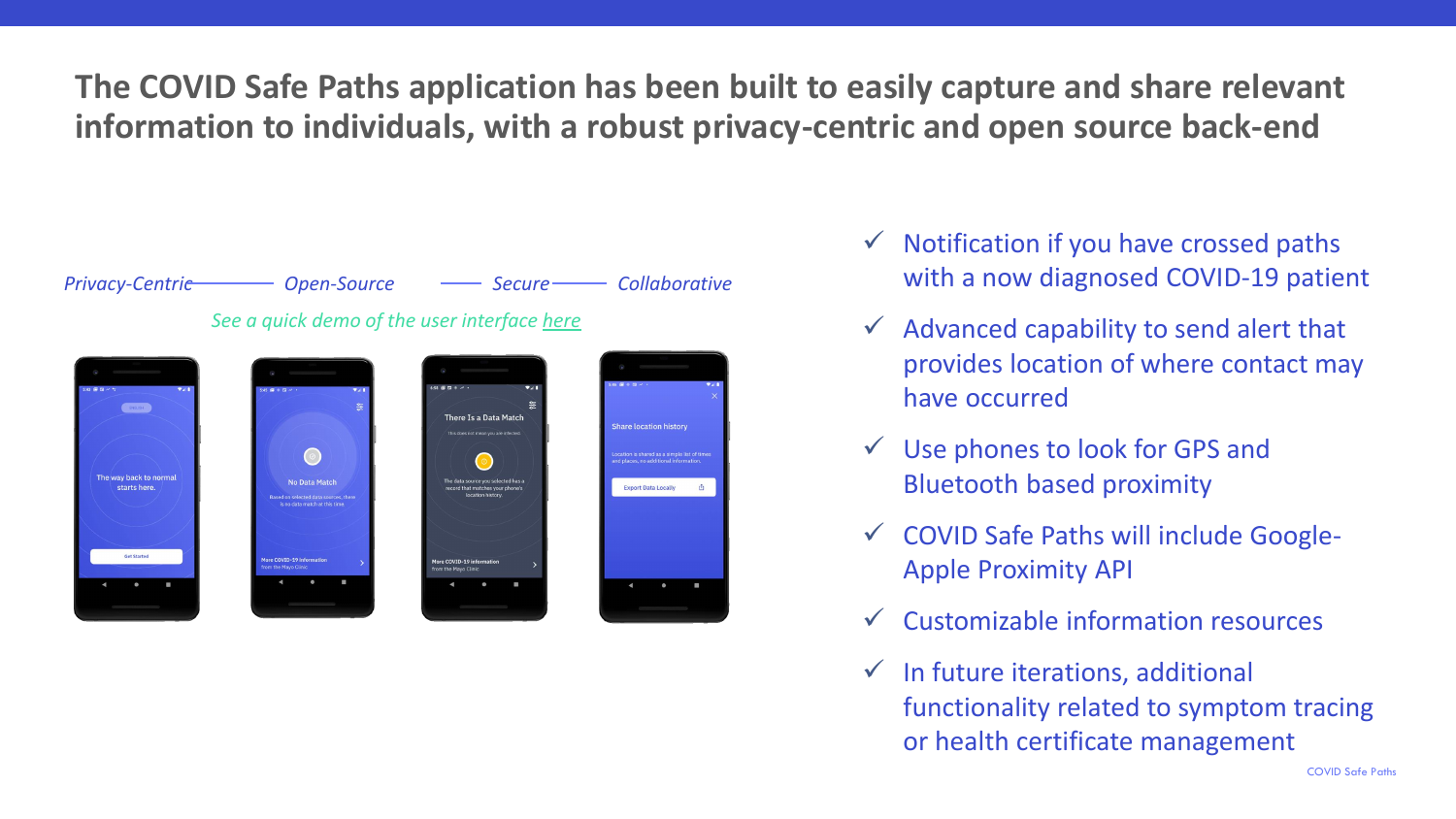# **Safe Places and Safe Paths: Integrated tools for track and trace today; tomorrow comprehensive toolkit of re-entry solutions**



# **Today:**

- **Exposure notification**
- Access to resources
- Ongoing Tracking
- Interface with public health infection data

### **Coming Soon:**

- **Personalized guidance**
- Symptom tracking
- Quarantine Verification
- **Immunity Passport**
- Corporate verifications

Platform incorporates all relevant data inputs and APIs



- **Telecom**
- GPS
- BlueTooth (Apple/Ggl/PACT/Pepp-pt)
- Wifi
- **Others**



# **Today:** SafePaths App  $\begin{array}{ccc}\n\sqrt{1} & \sqrt{2} \\
\end{array}$  SafePlaces WebTool

- **Expedite tracing conversation**
- Improve quality and accuracy of data
- Aggregates data for reporting

# **Coming Soon:**

- Predict HotSpots, Spread Prediction
- Coordinate at-home population
- COVID Safe Paths • Integrated Dashboards
- **Certification**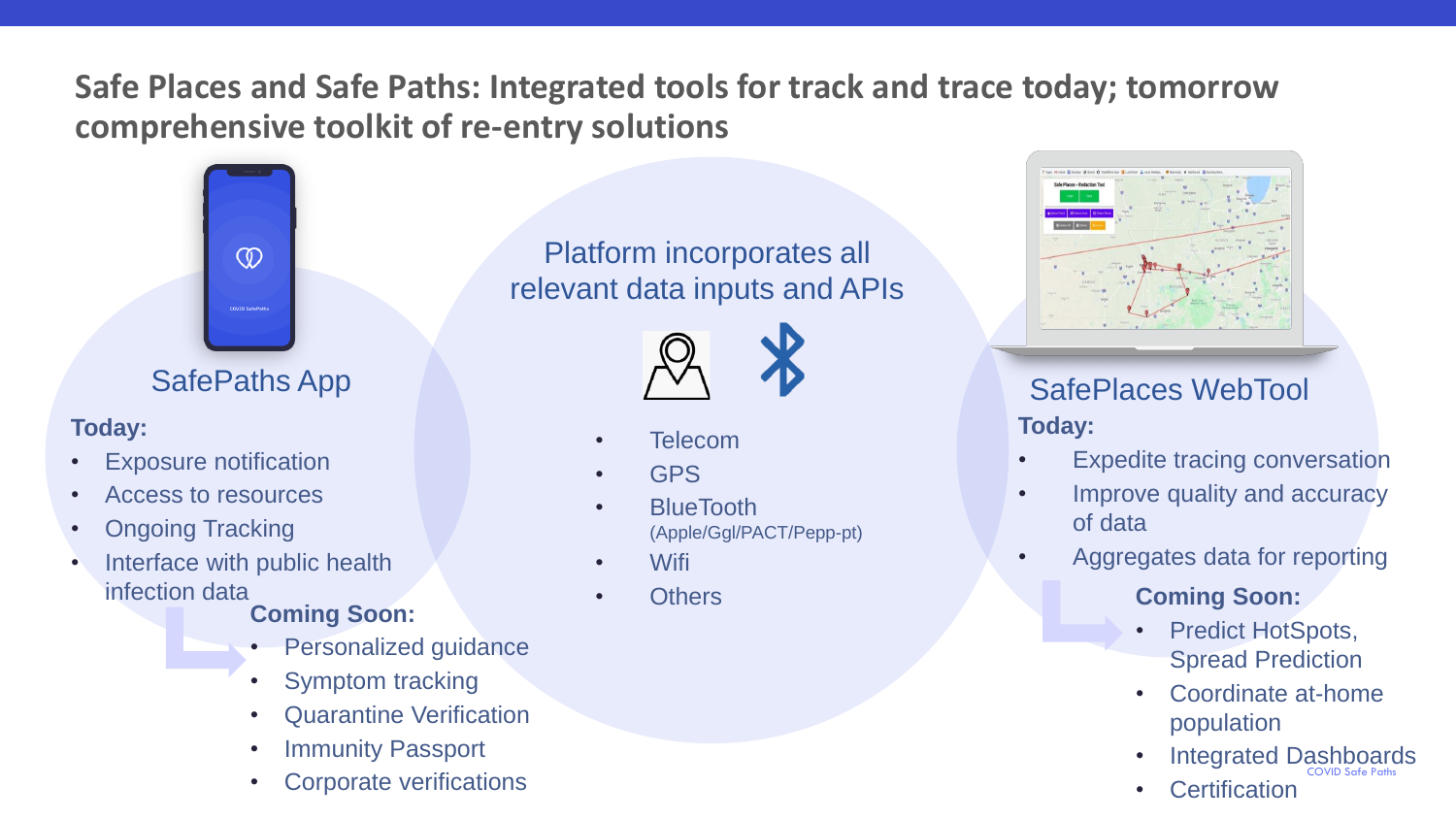# **COVID Safe Paths Alliance**

# **MIT Safe Paths**

Ramesh Raskar, Sandy Pentland, Kent Larson, Kevin Esvelt

Mentors: Amandeep Gill (I-DAIR), Bernardo Mariano Jr (WHO), Brian McClendon, Don Rucker (HHS), and Subbu Subramanian, Suraj Kapa (Mayo Clinic)

Faculty Mentors: Ronald L. Rivest, Yael T. Kalai, Daniel J. Weitzner, Hal Abelson, Jonathan Gruber, Nickolai Zeldovich, and Adi Shamir.

Research Mentors: Yoshua Bengio (MILA), Richard Janda (McGill), John Halamka (Mayo Clinic)

**Path Check, Inc**

Greg Nadeau

CovidWatch, OpenMined, CoronaTrace, CovidActNow



The technology has been developed with clinical input from **Mayo Clinic** and **Massachusetts General Hospital**, and mentors from the **World Health Organization**, the **US Department of Health and Human Services**, and the **Graduate Institute of International and Development Studies**. The initiative has world renowned senior advisors that include Ron Rivest (Encryption), Yoshua Bengio (Machine Learning) and Alex "Sandy" Pentland (Social Physics) as well as Kevin Esvelt and Kent Larson on the team.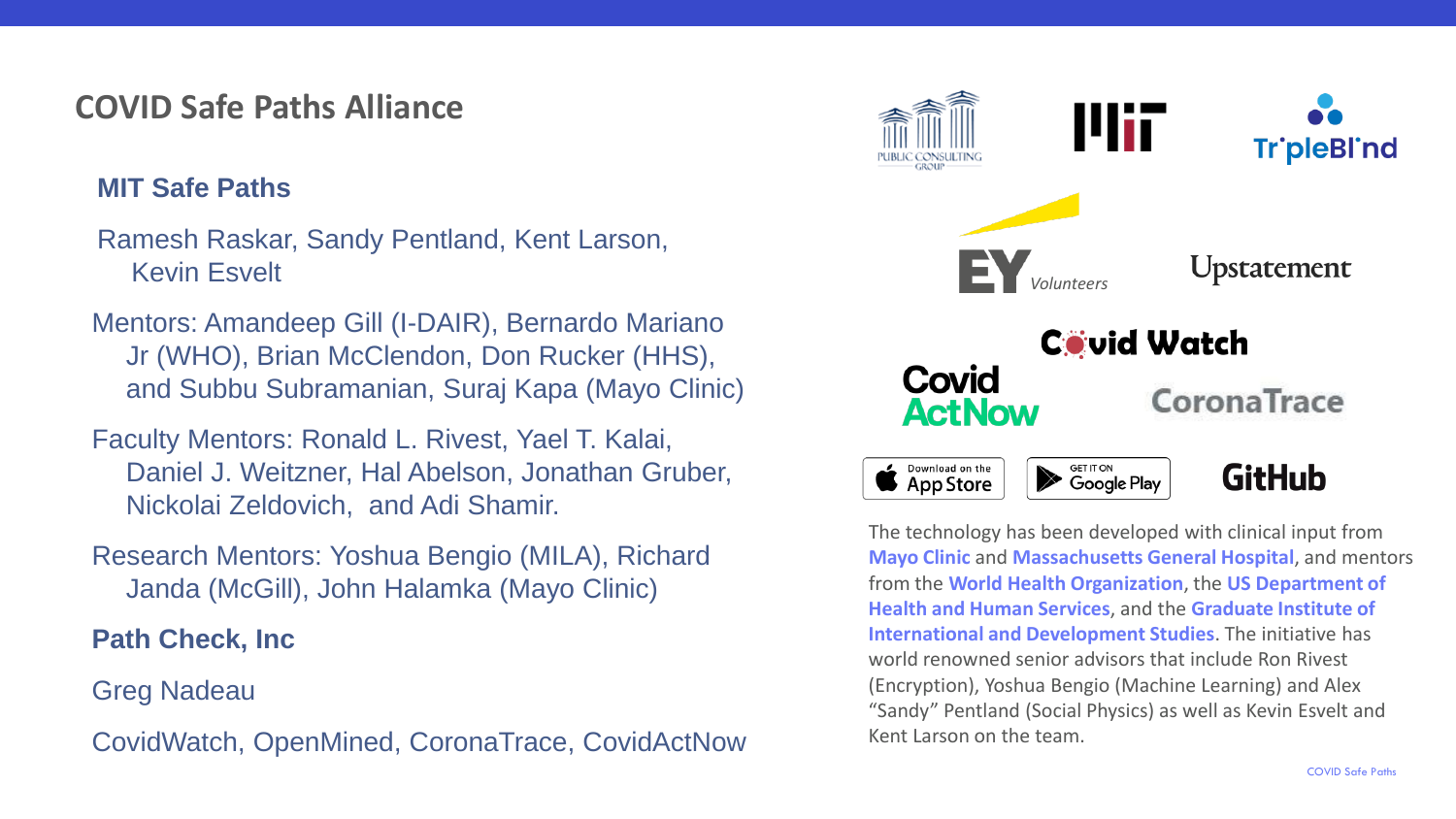**Deploying technology, thought leadership, and implementation support to unlock society**



**Technology** 

**SafePaths Mobile App SafePlaces WebTool**

**Open Source Code API Algorithms**

**Interoperable BackBone**

Think Tank

Implementations

**Interoperability Standards**

**Privacy Guidelines**

**Landscape Analysis**

**Publications**

**Public Health Engagements**

**Training and Monitoring**

**Venture Capital and Startups**

**Corporate Relations**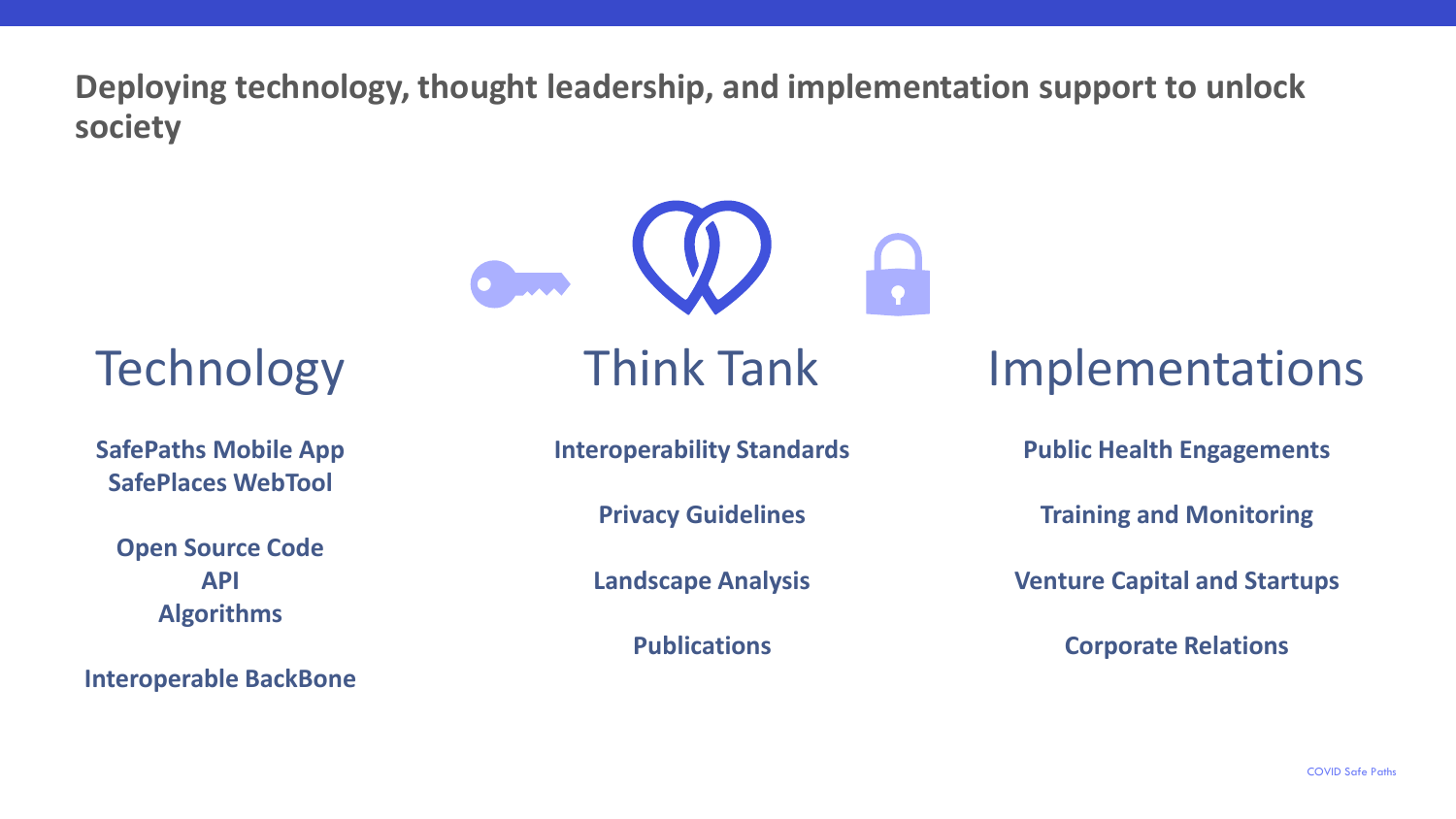# **Privacy at its Core**

*Each of us is the primary owner of our personal data. Health, education, location, and contact tracing data is personal data. No service provider or government agency should be able to use that data without user consent.* 

**Technology should** follow **the principles of [Privacy by Design](https://en.wikipedia.org/wiki/Privacy_by_design)**

- a. Proactive not reactive; preventive, not remedial
- b. Privacy as the default
- c. Privacy embedded in the design
- d. Full functionality positive-sum, not zero-sum
- e. End-to-end security full lifecycle protection
- Visibility and transparency  $-$  keep it open
- g. Respect for user privacy keep it user-centric

**Data should be protected in accordance with [Fair Information](https://en.wikipedia.org/wiki/FTC_fair_information_practice)  [Practice Principles \(FIPPs\):](https://en.wikipedia.org/wiki/FTC_fair_information_practice)**

- a. Notice/Awareness.
- b. Choice/Consent
- Access/Participation
- Integrity/Security
- e. Enforcement/Redress

*– been harder to do without them. Safe Paths technology is open source. We are the – - – privacy by-design technologies together with EY global roll out support. Greg - –The recent announcement of Apple and Google's work will enable Safe Paths to accelerate our efforts by providing a critical piece of the technology that would have integration point for public health agencies at all levels to bring the best open, free, Nadeu*

#### **Application of these Principles to Safe Paths:**

- a. Possible contacts determined privately on a user's own device using open source code and cryptographic algorithms
- b. Data never leave the user's device (100% local), unless they become ill and opt to release it to a health official
- c. Trusted health officials remove all diagnosed patient personally identifiable information – only releasing the redacted location trail
- d. Only release the redacted, disconnected, and aggregated space-time points
- e. Space-time points will be deleted after they are no longer actively needed, estimated at between 21 and 28 days.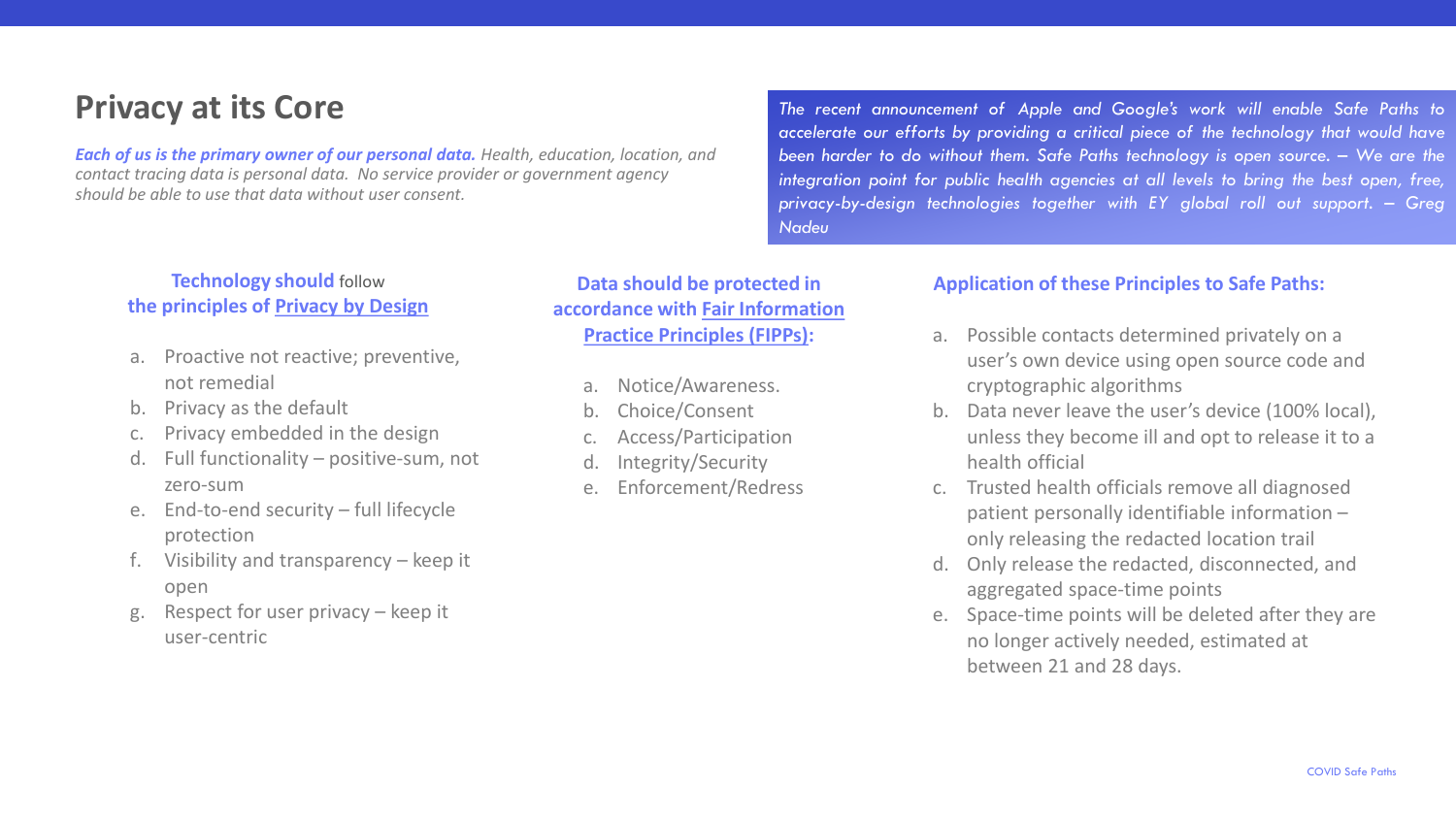

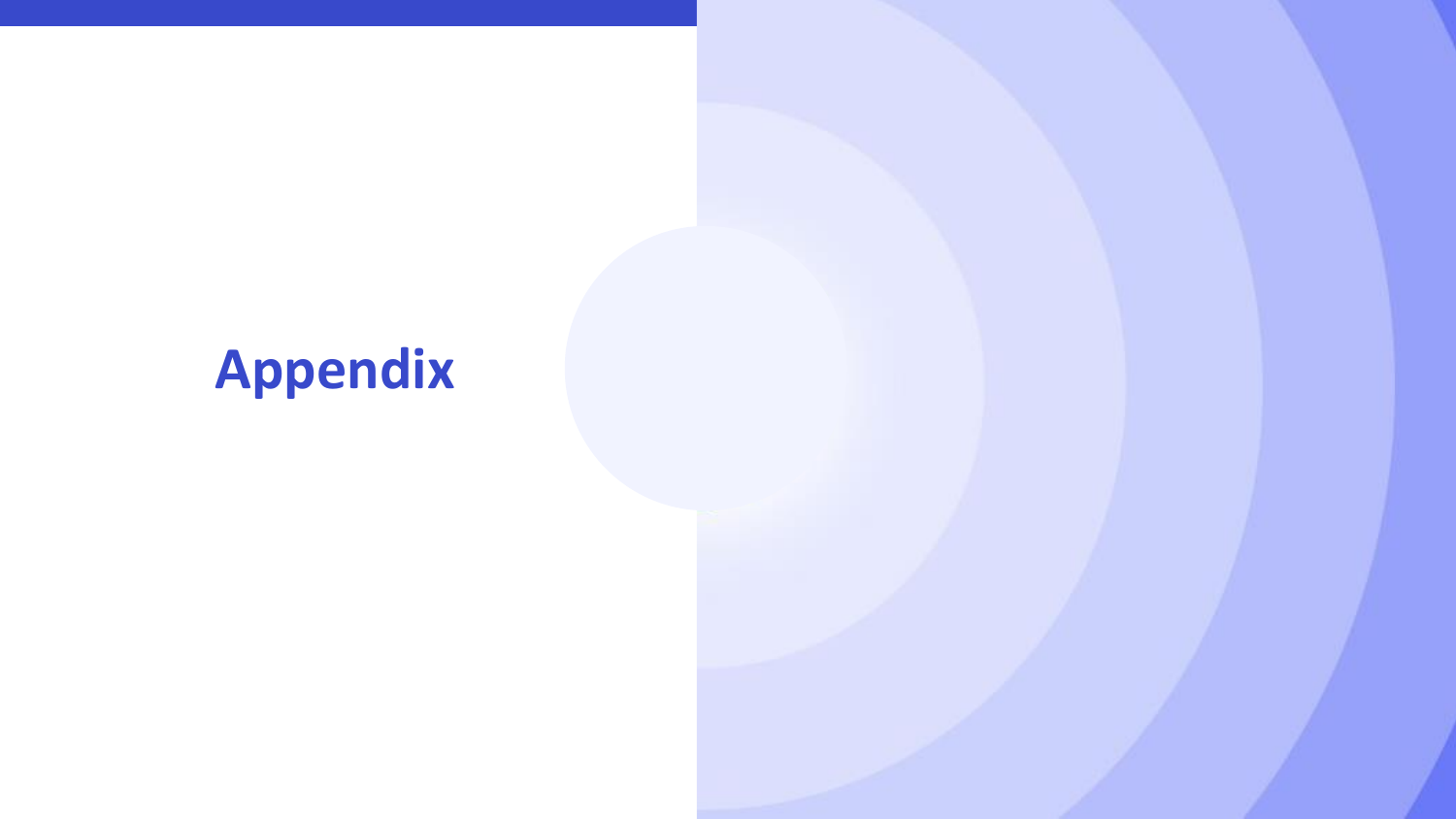# **Frequently asked questions – for public health officials**

### **1. How does Safe Places help public health officials and epidemiologists?**

Containment of an infectious disease requires identification and quarantine of infected individuals and potentially infected individuals. COVID Safe Places helps health officials and epidemiologists work more quickly, collect better data, and watch and respond to what is happening in their community. COVID Safe Places aims to replace a time consuming interview, vulnerable to the patient's memory errors, with a fast transfer of reliable location data. COVID Safe Places quickly builds maps showing where known cases and potential sites of exposure are located in the community. With this additional data, public health officials and epidemiologists can make better decisions about how to protect a community's health.

### **2. Is it secure to use?**

Yes! Data security and personal privacy are the core features of COVID Safe Places. We made deliberate choices, like storing all data on the patient's phone rather than on a central server, time limited data storage, and using an open-source approach to build the technology, all to keep your patients safe.

# **3. How is the patient's location history shared with public health officials?**

Patients push the share button on their COVID Safe Paths app. The app gives them a QR code (small square black and white picture) to share with their health professional. The health professional can then upload the file to the Safe Places website.

### **4. How is identifying information removed from the patient's location history?**

Public health officials use Safe Places (i.e., browser-based mapping tool) to remove identifying data, such as a person's home, from their location history. Easy to use tools make it quick to redact identifying data.

### **5. What about people without a smartphone?**

Not all patients use a smartphone. If you choose to collect data from these patients through an interview, it can easily be added to Safe Places so you still have a full picture of the situation in your community.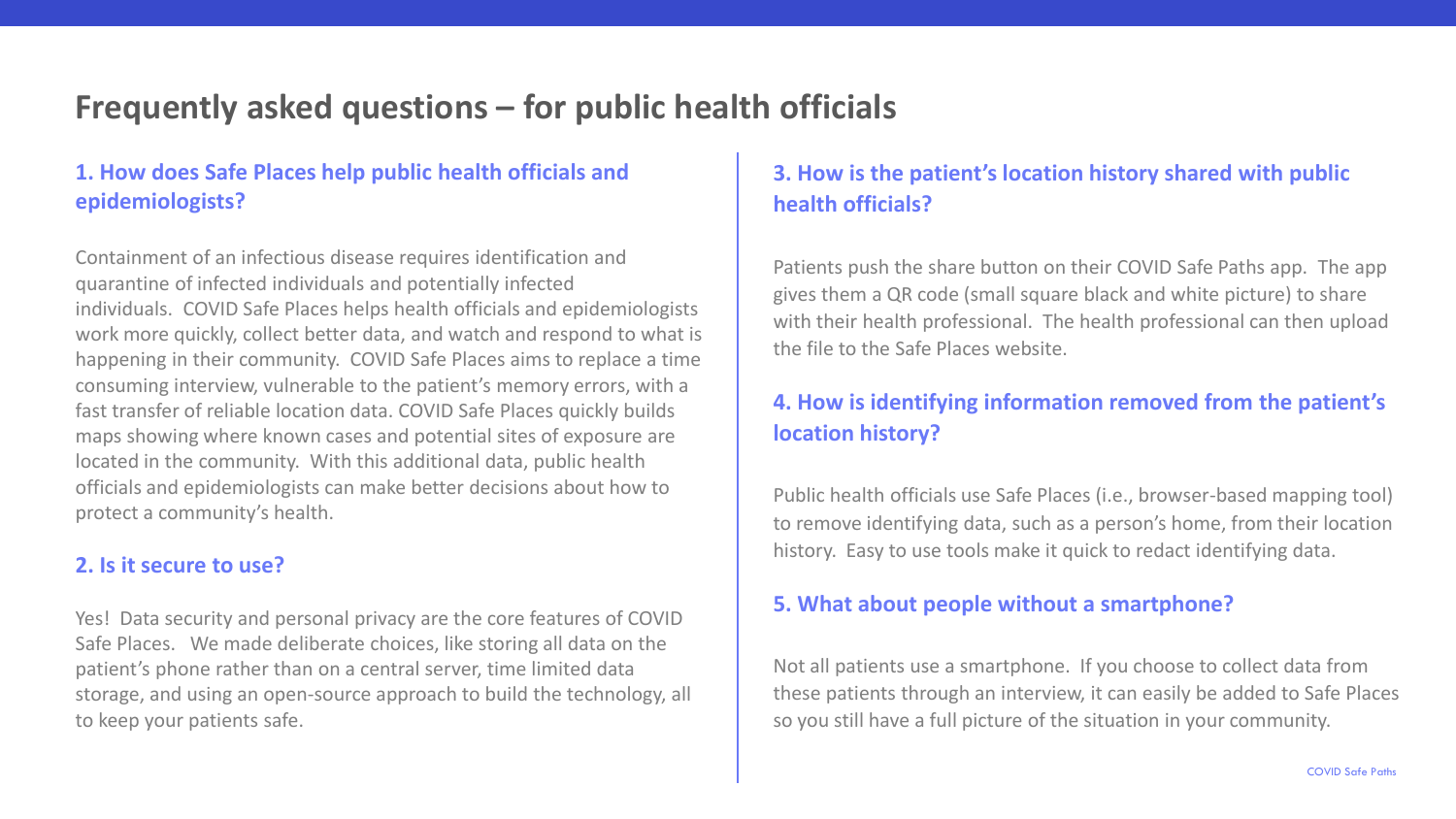# **Frequently asked questions – for public health officials (continued)**

#### **6. What about presumptive positive cases?**

Public health officials determine who in the community to collect data from. Whether or not to include data from presumptive positive cases in addition to confirmed cases remains an open question. Our team looks forward to continuing conversations with you about what approach is most useful for you.

### **7. Is Safe Places useful to public health officials after the immediate coronavirus has passed?**

Yes, collecting and viewing data trends and map exposure sites allows public health officials to quickly take action to limit a severe peak in infection rates as communities emerge from the most severe quarantine phase.

#### **8. What is required to use Safe Places?**

Safe Places operates as a browser extension. All you need is a computer with internet access.

### **9. How are public health officials trained to use Safe Places?**

Public health workers are under enormous stress as the coronavirus pandemic spreads. We have minimized the training needed to successfully use Safe Places. Training occurs by remote video conference sessions, training videos, and supporting documents. We also provide one-on-one consultant support during training. We are here to make your implementation of Safe Places successful and look forward to customizing a training program that works for you and your staff.

### **10. What do we tell patients about Safe Places and their data?**

Safe Places provides a Communications Kit to help public health workers talk to patients about Safe Places. At the heart of that communication is how we ensure maximum privacy for the patient's information. We also provide easy to use diagrams to help the patient share their information from their phone.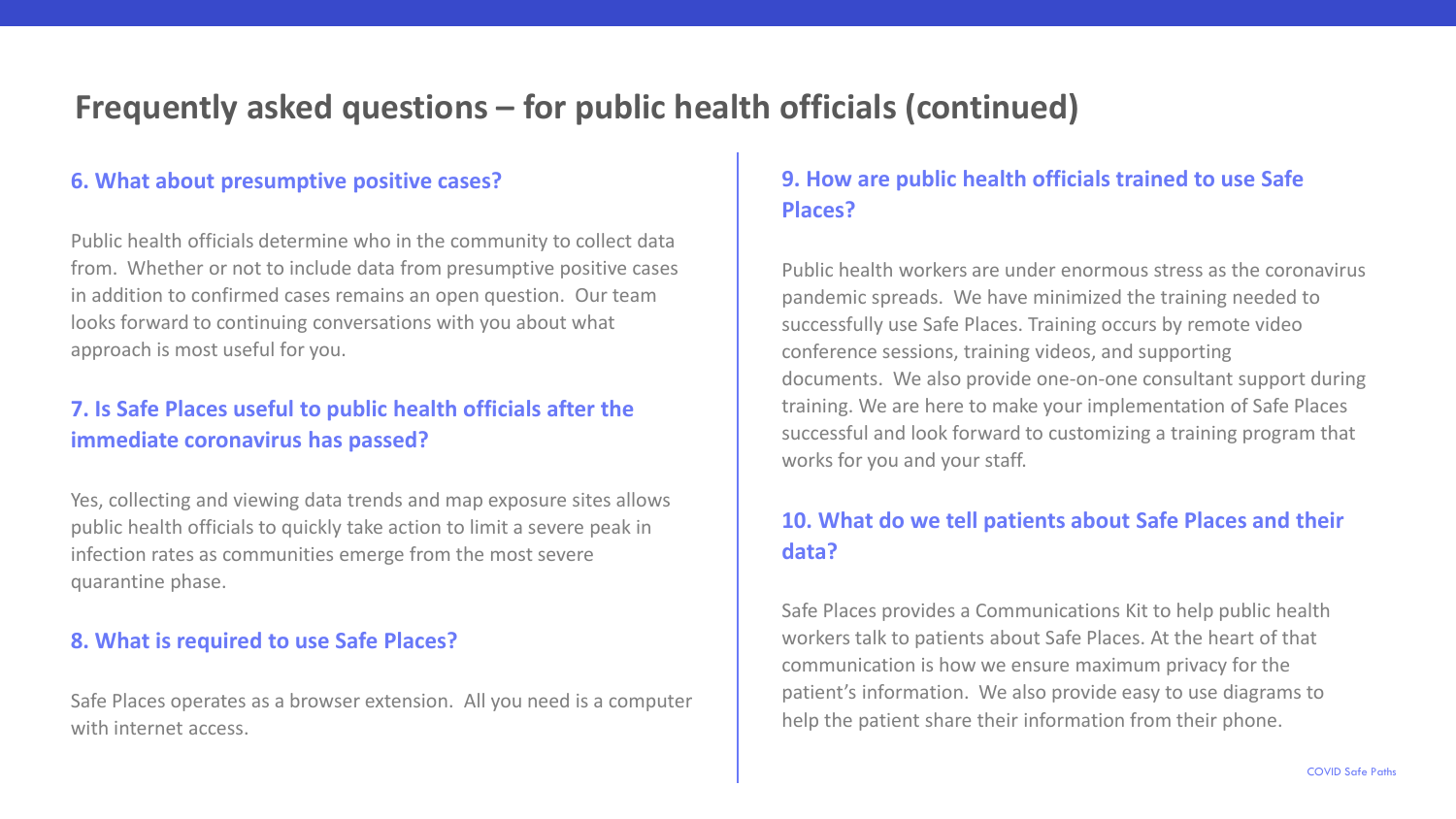# **Frequently asked questions – for public health officials (continued)**

#### **11. Where is the location data stored?**

Safe Places does not store user data in order to protect privacy. Each public health team determines where to store the data they collect - on hardware, a secure server, or in a cloud based secure system. Teams generally choose to store data the same way they store other Protected Health Information (PHI).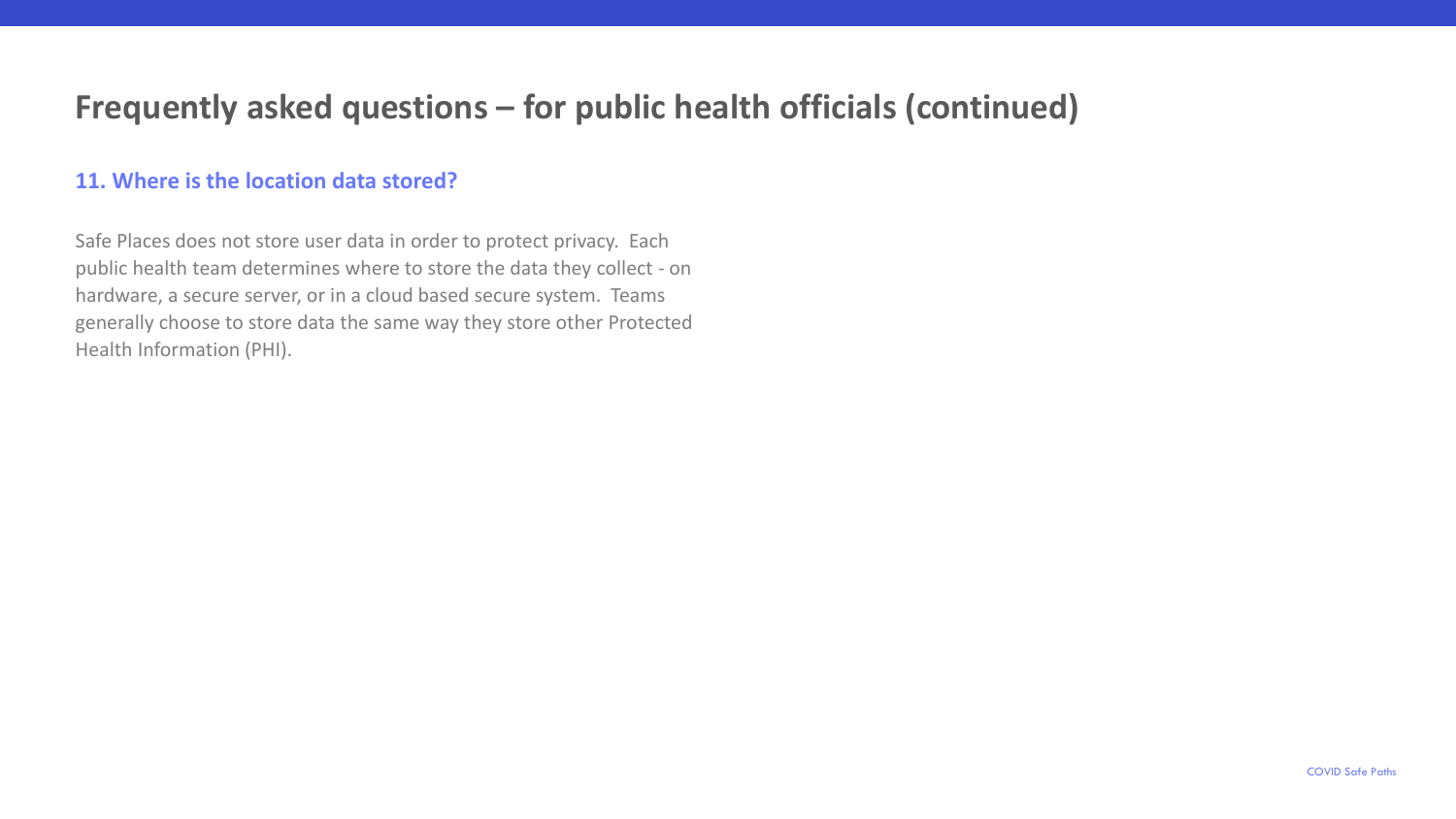# **Sample Scenario 1 – Diagnosed Citizen\***

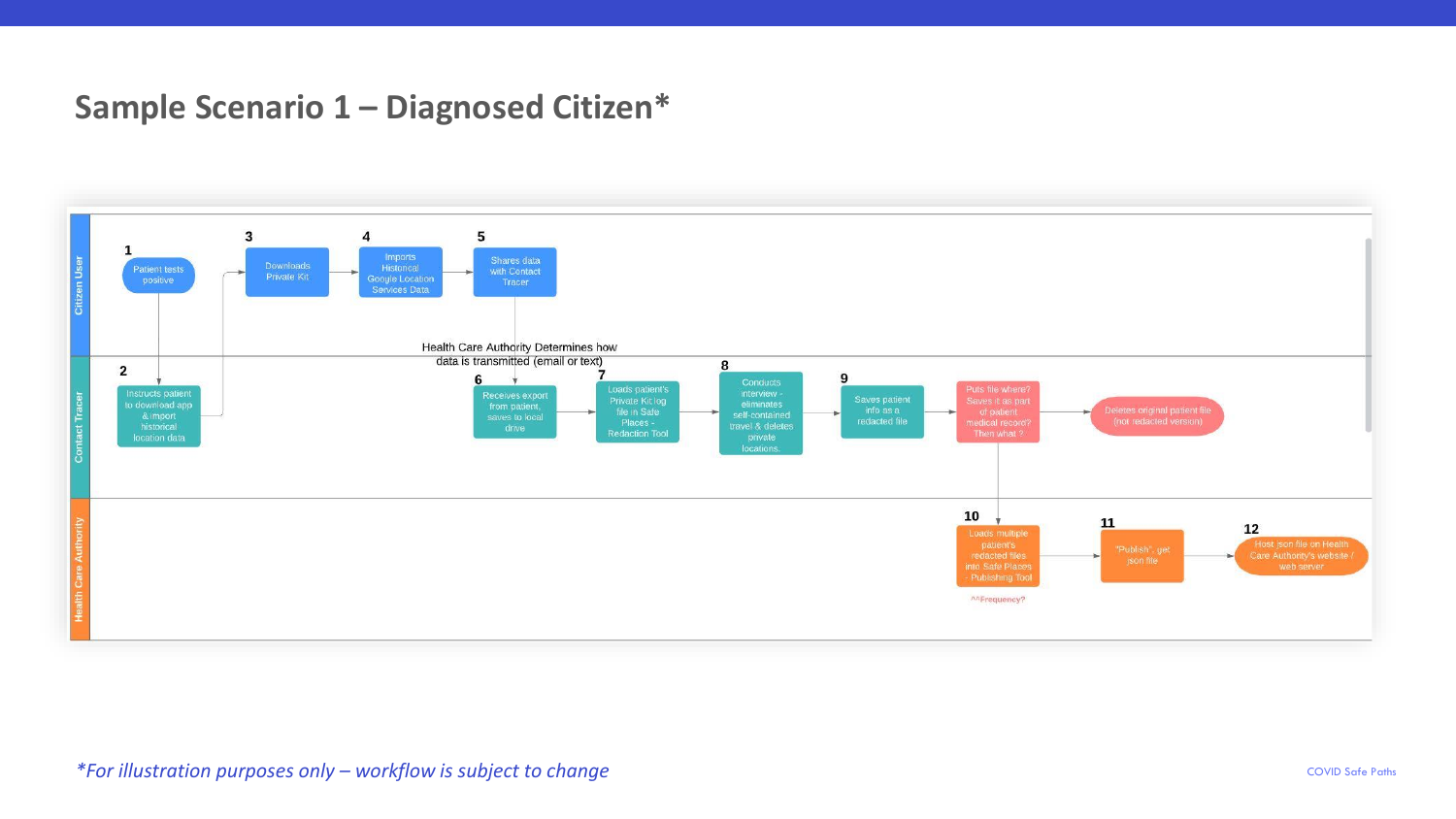# **Sample Scenarios 2 – Undiagnosed Citizen\***